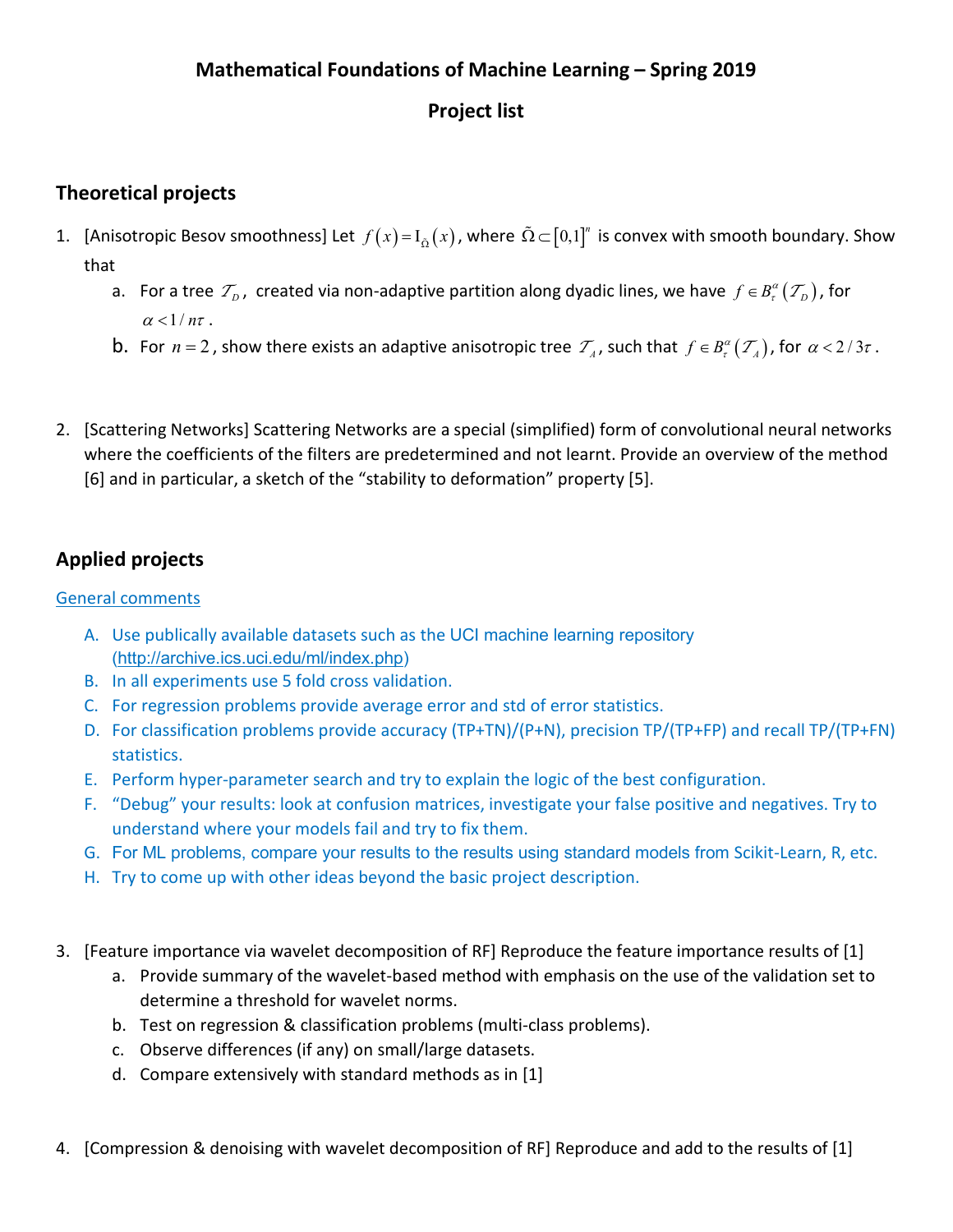- a. Compression Investigate the RF compression capabilities of wavelets through tradeoff between the number of trees and tree components versus the prediction error.
- b. Denoising add various levels of Gaussian noise to regression datasets and add various levels of mis-labeling to classification datasets. Investigate the performance of wavelet denoising.
- 5. [Function space analysis of DL] Reproduce the research of the paper [3]
	- a. Train 'small' TensorFlow networks for MNIST, CIFAR10 datasets.
	- b. Perform Besov smoothness analysis of the representation layers at various stages of the training
	- c. Try also to experiment with different network configurations and investigate the relationship between the classification error on the testing set and the smoothness analysis of the representation layers.
- 6. [Function space analysis of ResNets] Add to the research of [3]
	- a. Train a 'small' version of a ResNet [4] on the CIFAR10 dataset.
	- b. Investigate the performance and perform Besov smoothness analysis of the network with and without the residual connections.
- 7. [Function space analysis of Transfer learning] Add to the research of [3]
	- a. Train a network on the MNIST dataset.
	- b. Perform Besov smoothness analysis.
	- c. Apply transfer learning on a 'small' set of (grayscale) CIFAR10 using as basis a network from (a). This implies 'freezing' some of the first layers and re-training the last layers or creating and training new last layers.
	- d. Perform Besov smoothness analysis of the transfer-learning architecture using the full CIFAR10 set.
- 8. [Deep neural decision forest] Follow [7] to create an architecture that combines CNN architecture with differentiable decision tree/forest
	- a. Use MNIST and CIFAR10 datasets.
	- b. Compare to the 'standard' architecture with the softmax layer.
- 9. [Scattering Networks for small datasets] Use the methods of [6] to compare the results of trained convolutional neural networks over Scattering Networks in the cases of small/simple datasets.
	- a. Use the MNIST dataset as an example for a 'simple' dataset.
	- b. Use various sizes of the CIFAR10 dataset.
- 10. [AI for numerical PDEs] Follow [8] to apply a DL solution to a PDE
	- a. Use example 3.1.1 of [8] as a base for your experiments.
	- b. Try examples where you know what the analytic solution is
	- c. Try to compare with other 'off-the-shelf' solvers.